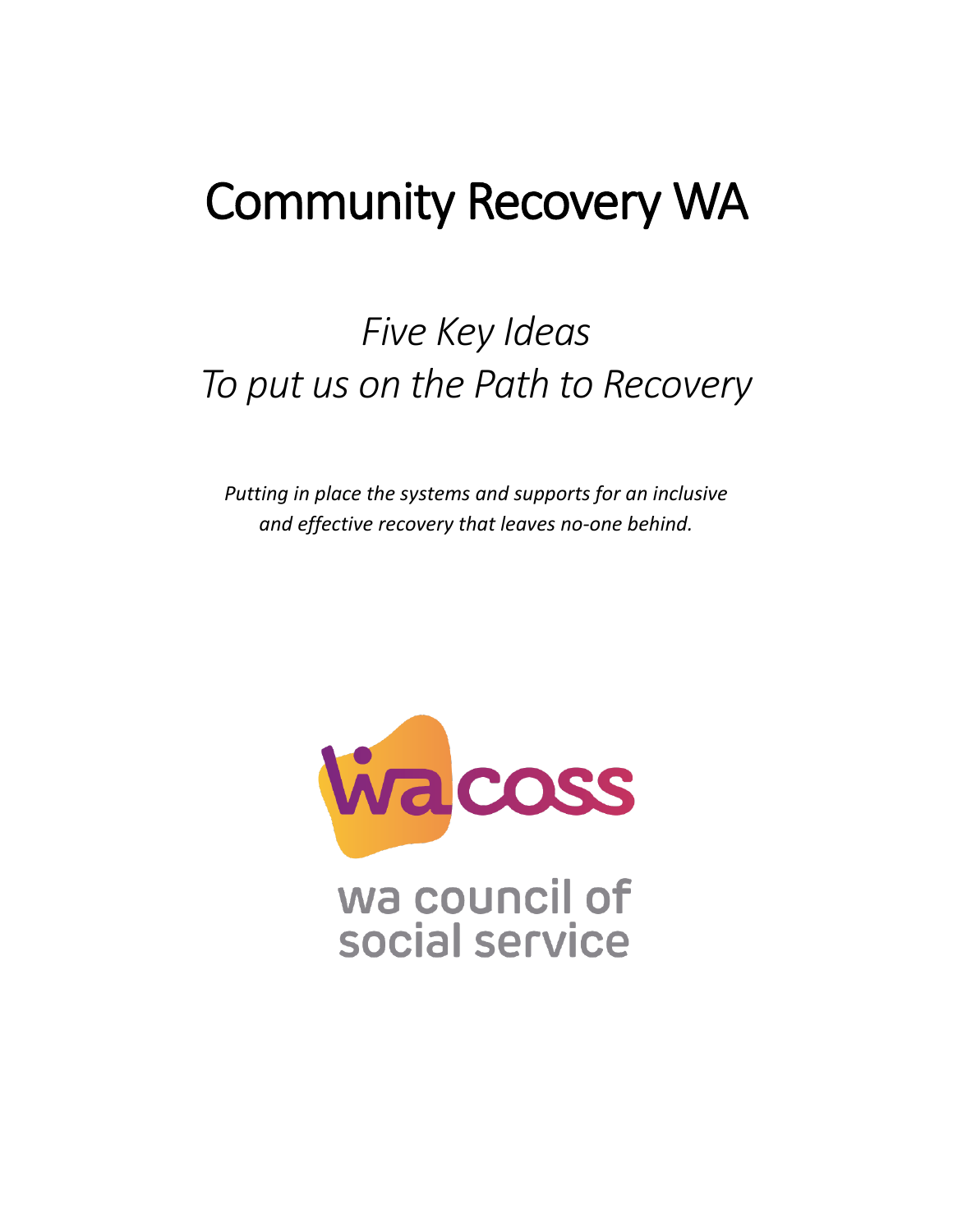#### The Road to Recovery

The COVID-19 crisis forced us to put aside business as usual and focus on what counts to respond quickly and effectively. As our community recovers from the pandemic, we have a unique opportunity to reflect on how well previous policies and systems have served us, and be ambitious about what we want for our future. We have the opportunity to reset our practices and assumptions, and the relationships that underpin them.

For many, 'business as usual' was not working and we do not want a return to it. Instead, we need to chart a course forward to a more inclusive and caring economy that leaves no-one behind. For others, returning to business as usual is not an option, as they face unemployment and financial hardship for the first time in their lives. What we do now matters intensely for them, and for the future we all share.

#### Learning from the Past

In shifting from disaster response to recovery, we must move from the command and control model needed in the immediate crisis, to a local grassroots community development approach consistent with national and international recovery principles.<sup>[1](#page-1-0)</sup> This has been a crisis like no other, with economic activity shut down for a protracted period and ongoing measures to reduce the risk of a second outbreak. We put at risk the effectiveness of our recovery if too narrow an understanding of 'the economy' means we miss the lessons learnt about the role of the social in community resilience.

We also need to learn from our responses to the Global Financial Crisis and where our stimulus was effective. Young workers in particular experienced long-term career scarring and diminished lifetime earnings. The jobs lost during that crisis were eventually replaced by ones that were more precarious and less rewarding. Then, as now, young and female workers were more likely to be the first let go.

#### Why Families are at the Heart of Economic Recovery

One of the first things the pandemic highlighted was that children and families are at the heart of a functioning and resilient workforce and economy. Shutting schools effectively shut down the economy, as many working families had to reorganise around their core priorities. When it came time to kick-start economic recovery, public debate focused on if and when it was safe to restart schools, to enable parents to return to work. The early failure of our childcare funding model highlighted how broken that system was, as it quickly became apparent that without access to safe and affordable childcare we would lose around a quarter of the frontline workforce we needed in this crisis.

Children and families have been missing from the crisis response in WA. The lack of coordination and responsibility has meant that families in crisis have not received clear advice about where to go for help.

<span id="page-1-0"></span> <sup>1</sup> See *[Koliou et.al. \(2018\)](https://www.google.com/url?sa=t&rct=j&q=&esrc=s&source=web&cd=&ved=2ahUKEwiCraPA7PjpAhXFxzgGHfrfCu4QFjAAegQIBBAB&url=https%3A%2F%2Ftsapps.nist.gov%2Fpublication%2Fget_pdf.cfm%3Fpub_id%3D923194&usg=AOvVaw1D3kJ5b1wwZntMPusjCx60)* for a recent review of the international community resilience and recovery literature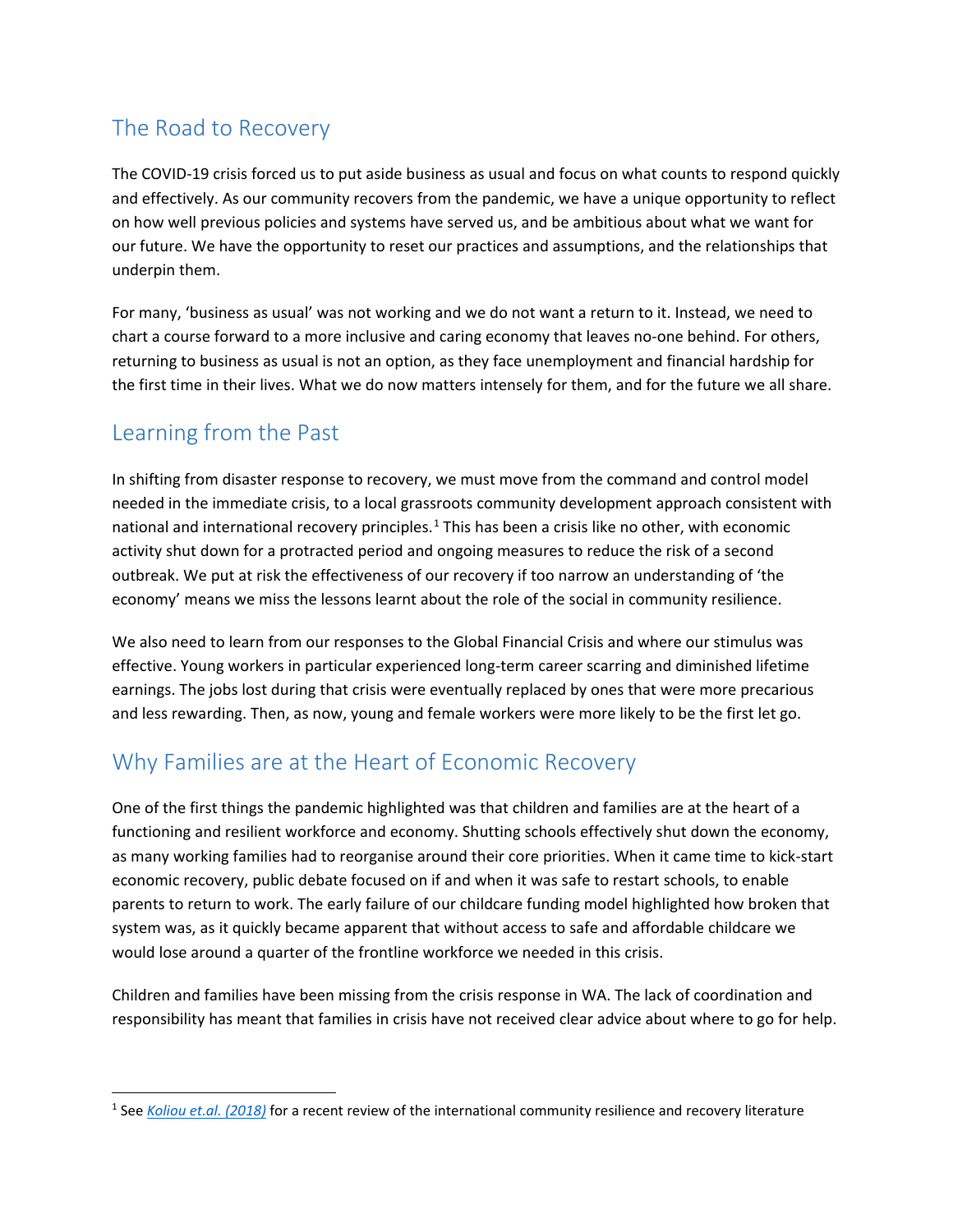Reports from frontline services indicate high levels of family stress that will translate into much greater demand on crisis services if we do not address them in recovery.

If WA truly wants to build a strong sense of cohesion and commitment, as we work together through hard times to create a better future, then we should put children and families at the centre of recovery and commit to leave no child or family behind.

#### Five ideas to put us on the path to recovery

### 1. Connecting the New Jobless

• **An outreach campaign to all WA households on how to manage recovery that engages the newly jobless with local community connectors to provide advice and quickly connect them to the help they need**

Our single greatest challenge in ensuring an effective economic recovery is to reach out and engage with the newly jobless to provide advice and support **quickly**. The more people we can get back into work quickly, the greater our capacity and resources to provide assistance to others in industries facing a protracted downturn or who may need to retrain for careers in other areas. The sooner we can provide advice on careers and skills, or support to avoid financial stress, deteriorating mental health or relationship breakdown, the fewer households will face long-term joblessness and poverty. The problem is that many of these households have not engaged with services before, put off reaching out for help because of stigma, and may be living in areas with less disadvantage and fewer social services.

Putting children and family at the centre of outreach and recovery is the most effective way to engage newly at-risk households. We can learn from the success of the New Zealand child poverty strategy that shows focusing on children's wellbeing delivers the best community engagement.

#### 2. Working with WA

#### • **Create** *Working with WA* **– a job search and creation scheme connecting employers & skilled workers with a one-stop shop for recruitment and training**

WA has been fortunate and managed the impacts of the pandemic well – meaning fewer deaths, less disruption and cost. We have also been buffered from greater economic impacts by our resource economy. Together, this means that we are better placed to mitigate the impacts on our workforce and to invest in job creation. We have a competitive advantage during this global economic recession that we can take advantage of to diversify our economy, develop new future-focused industries that target our natural advantages in knowledge, skills, resources and regional positioning. Rather than losing skills and hope during the recession, we could build them to be on the front foot for the global economic recovery.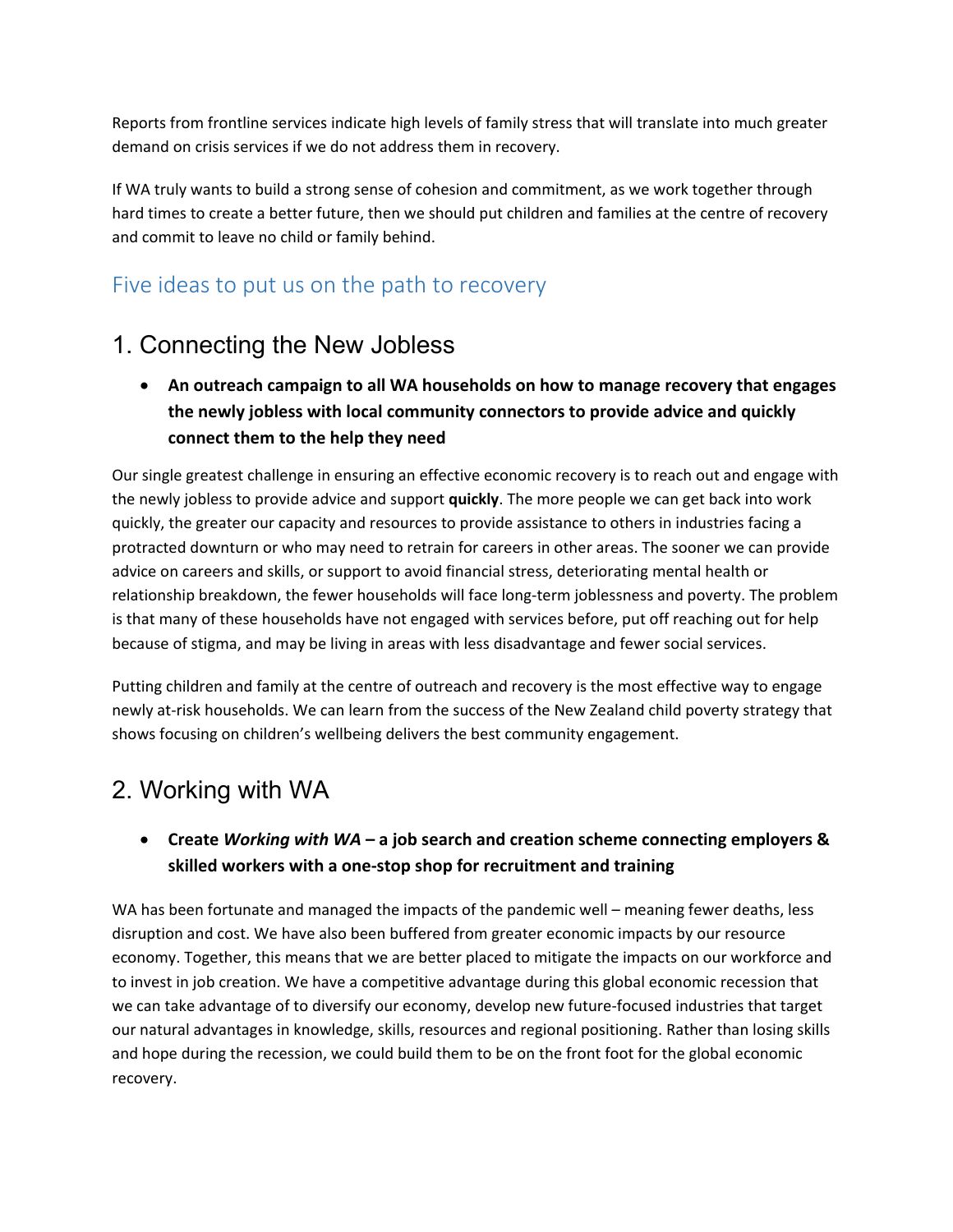Inspired by the *Working for Victoria* scheme,<sup>[2](#page-3-0)</sup> Working with WA would help jobseekers find work and provide employers with access to a labour pool for new jobs; recruitment services including job and skills matching; assistance to create new jobs in priority areas that respond to COVID and support recovery; and free or subsidized vocational training in priority areas. The program builds on existing TAFE Jobs and Skills Centres to ensure participating employers are only referred the best people to choose from for the job. It prioritises skills, training and job creation in future focused industries and services, like those identified by the *Diversify WA Strategy* and *BCEC's Future-proofing the WA Economy* report. Public investment in traineeships and transitional job creation should focus in areas that deliver a return to the community – by building future industries, addressing COVID-related needs, and adding social value.

The **WA Youth Jobs Plan** is a key component to ensuring younger workers and particularly younger women do not continue to be those worst affected by this crisis<sup>[3](#page-3-1)</sup>. Learning from the GFC and Nineties Recession we should encourage and support young workforce entrants and recent graduates to build their skills or extend their education, rather than face protracted unemployment, career scarring, reduced lifetime earnings and a loss of hope.

#### 3. The Care Economy

• **Create transitional jobs in areas of COVID-related need and open up future career opportunities through targeted investment in The Care Economy**

The pandemic exposed the critical role of frontline health and social services in caring for our community in their hour of need. This industry is **the largest employer in WA, particularly for women,** and is projected to grow faster than any other sector over the next five years.<sup>[4](#page-3-2)</sup> Care work now has a crucial role to play in our social and economic recovery, and OECD modelling shows that investment in care is the most effective form of economic stimulus.<sup>[5](#page-3-3)</sup>

**Working women** have been worst hit by the crisis and cuts to childcare, and overlooked in Federal stimulus programs. While Governments often see human services as a cost rather than an economic multiplier, we know there is growing need for skilled workers in aged care, disability services and early childhood education. If we don't train these workers locally now, we will be importing them from the developed world in a decade's time.

The more that we can do quickly to provide advice and support to those who have lost their jobs and livelihoods the fewer households will fall into poverty and long-term disadvantage. In the short term,

<span id="page-3-0"></span> <sup>2</sup> Victorian Government (2020) *[Working for Victoria](https://www.vic.gov.au/workingforvictoria)*

<span id="page-3-1"></span><sup>3</sup> Prof. Alison Preston (2020[\)](http://www.wairc.wa.gov.au/images/SWC2020/The%20WA%20Labour%20Market%20in%202019-2020%20%E2%80%93%20Professor%20Alison%20Preston.PDF) *[The WA Labour Market in 2019/2020](http://www.wairc.wa.gov.au/images/SWC2020/The%20WA%20Labour%20Market%20in%202019-2020%20%E2%80%93%20Professor%20Alison%20Preston.PDF)*

<span id="page-3-2"></span><sup>4</sup> State Training Board (2019) *Social Assistance and Allied Health Workforce Strategy*

<span id="page-3-3"></span><sup>5</sup> Jerome De Henau & Susan Himmelweit (2020) *Stimulating OECD economies post-Covid by investing in care,* IKD Working Paper No. 85 and De Henau & Himmelweit (2020) *The gendered employment gains of investing in social vs. physical infrastructure: evidence from simulations across seven OECD countries.* IKD Working Paper 84, The Open University, UK[. www.open.ac.uk/ikd/publications/working-papers](http://www.open.ac.uk/ikd/publications/working-papers)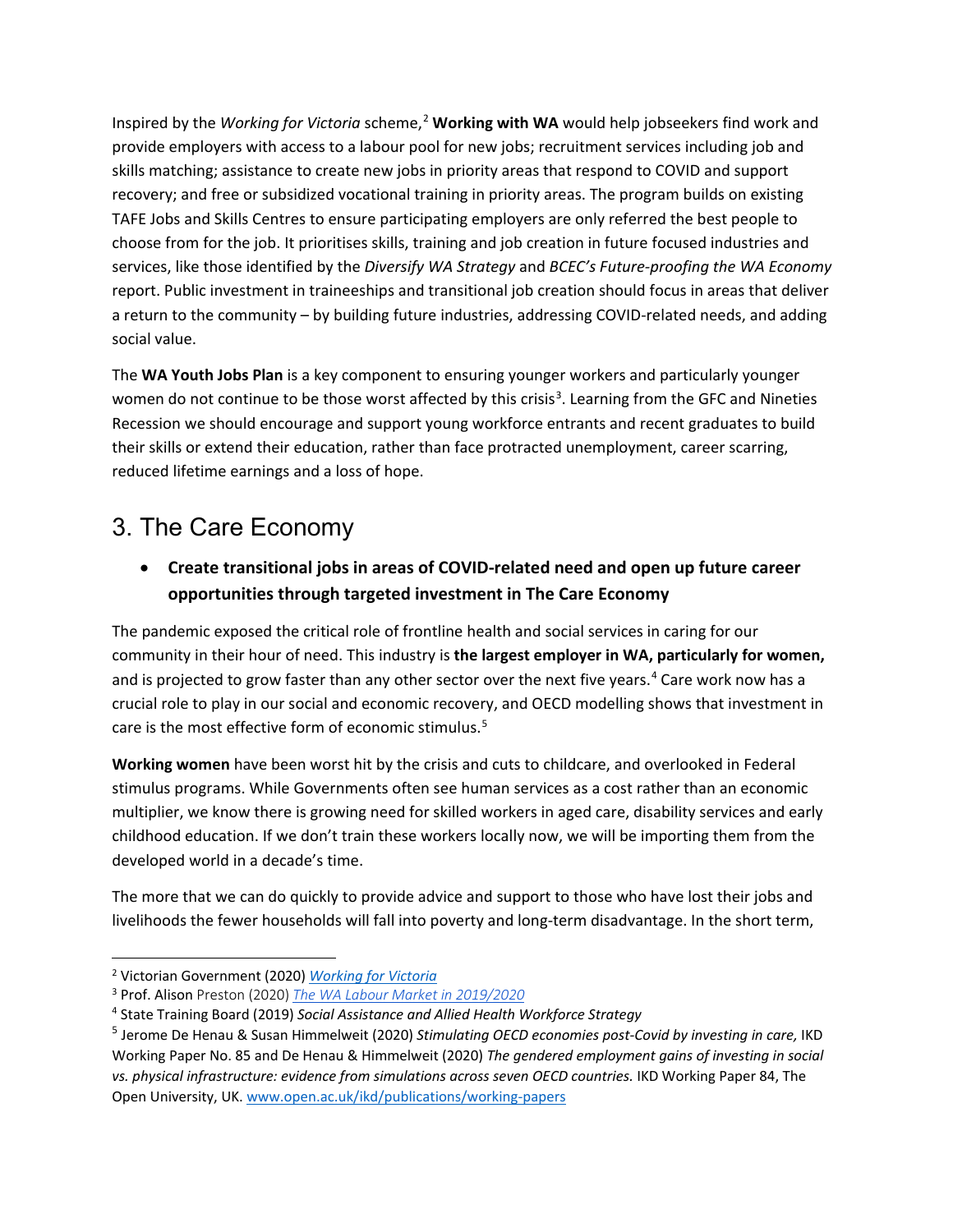there is a pressing need for job search and career advice, financial counselling, family and relationship services, mental health and AOD support to minimize the impacts of the crisis and prevent the need for longer term reliance on tertiary services. Short-term job creation in these areas will deliver the greatest long-term benefits.

Workers with excellent people skills in our tourism and hospitality industries now face an extended slowdown and recovery, where there is unlikely to be enough work for between 6 to 18 months. Traineeships in areas of unmet and growing need could keep them connected to the workforce in the interim while giving back to improve the wellbeing and productivity of others. Exposure to these caring roles may expose aptitudes and passions that open up new career opportunities in higher skilled occupations, giving them a pathway to further learning and development.

A transitional care economy jobs and training program also gives us an opportunity to develop longer term analytics to assess community need, service coverage and outcomes so we can respond more effectively to the next crisis, and demonstrate the return on investment of stimulus through the care economy.

#### 4. A generational Aboriginal human services strategy

• **Commit to a generational Aboriginal human services employment strategy with long term service commissioning and local employment targets**

The McGowan Government came to power with a strong commitment to build economic opportunities for Aboriginal people and close the gaps on social, economic and health outcomes. The Aboriginal Procurement Policy has quickly and significantly surpassed its mandated targets for Aboriginal businesses but has yet to be successfully applied to the human services industry. Areas of disproportionate Aboriginal disadvantage or restricted service access should be priorities for industry development to enable local Aboriginal community controlled services to secure government service contracts.

There is untapped potential for delivering employment outcomes, improved service quality, trust and impact to be delivered by focusing on the Aboriginal human services workforce. Aboriginal communitycontrolled services already deliver a larger and increasing proportion of community services in other States, particularly in priority areas like child safety and intensive family support; out of home care and family reunification; justice diversion and youth at risk services; mental health, alcohol and other drug services; health, education, aged and disability care. Partnerships with local Aboriginal health services who have the local knowledge and expertise in developing and supporting a local workforce could play a critical role, together with support from mainstream service providers. Longer-term service contracts are needed that support these partnerships and enable the transfer over time to local control.